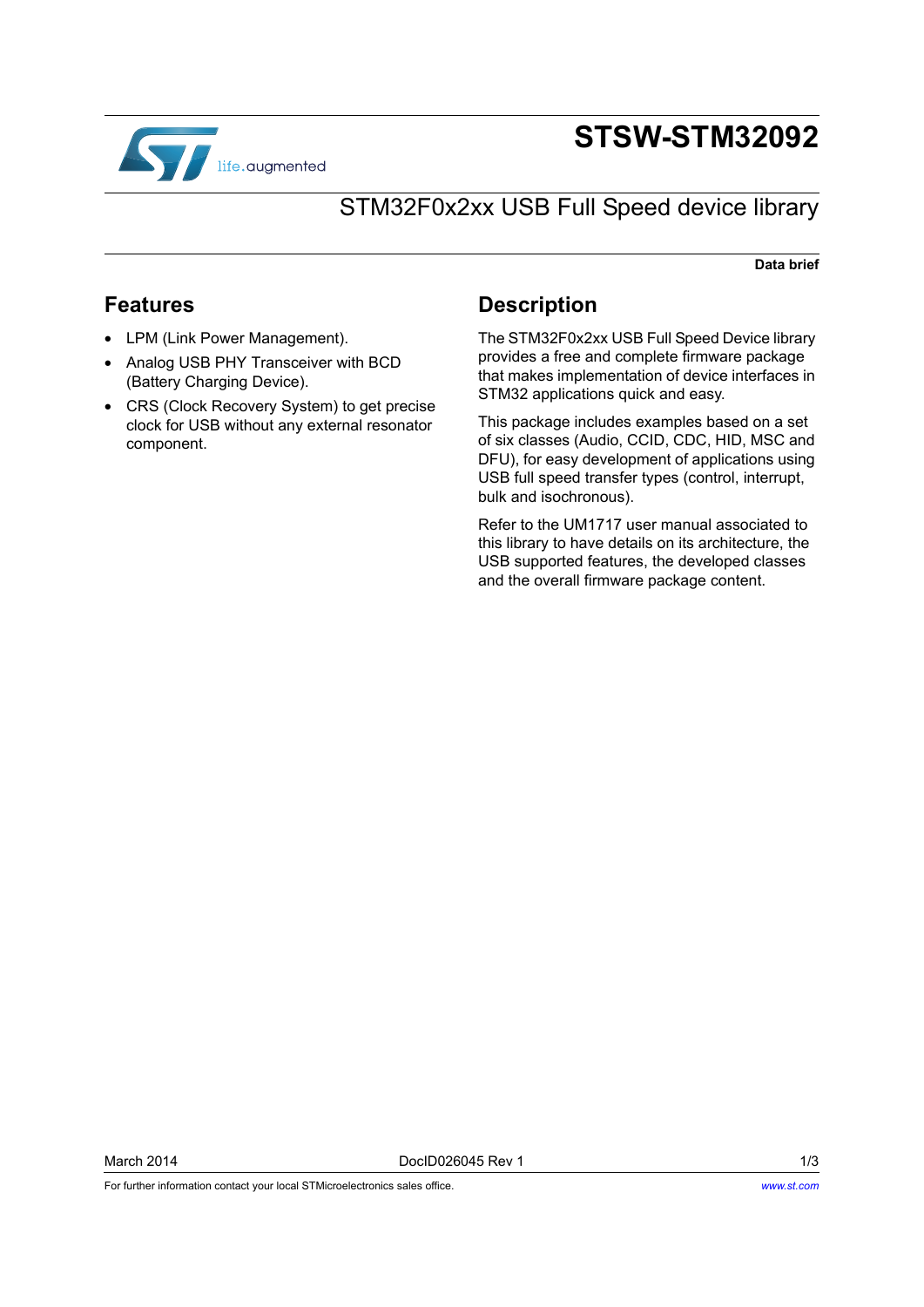## **1 Ordering Information**

STSW-STM32092 is available for free download from STMicroelectronics.

## **2 Revision history**

| <b>Date</b> | <b>Revision</b> | <b>Changes</b>   |
|-------------|-----------------|------------------|
| 14-Mar-2014 |                 | Initial release. |

### **Table 1. Document revision history**